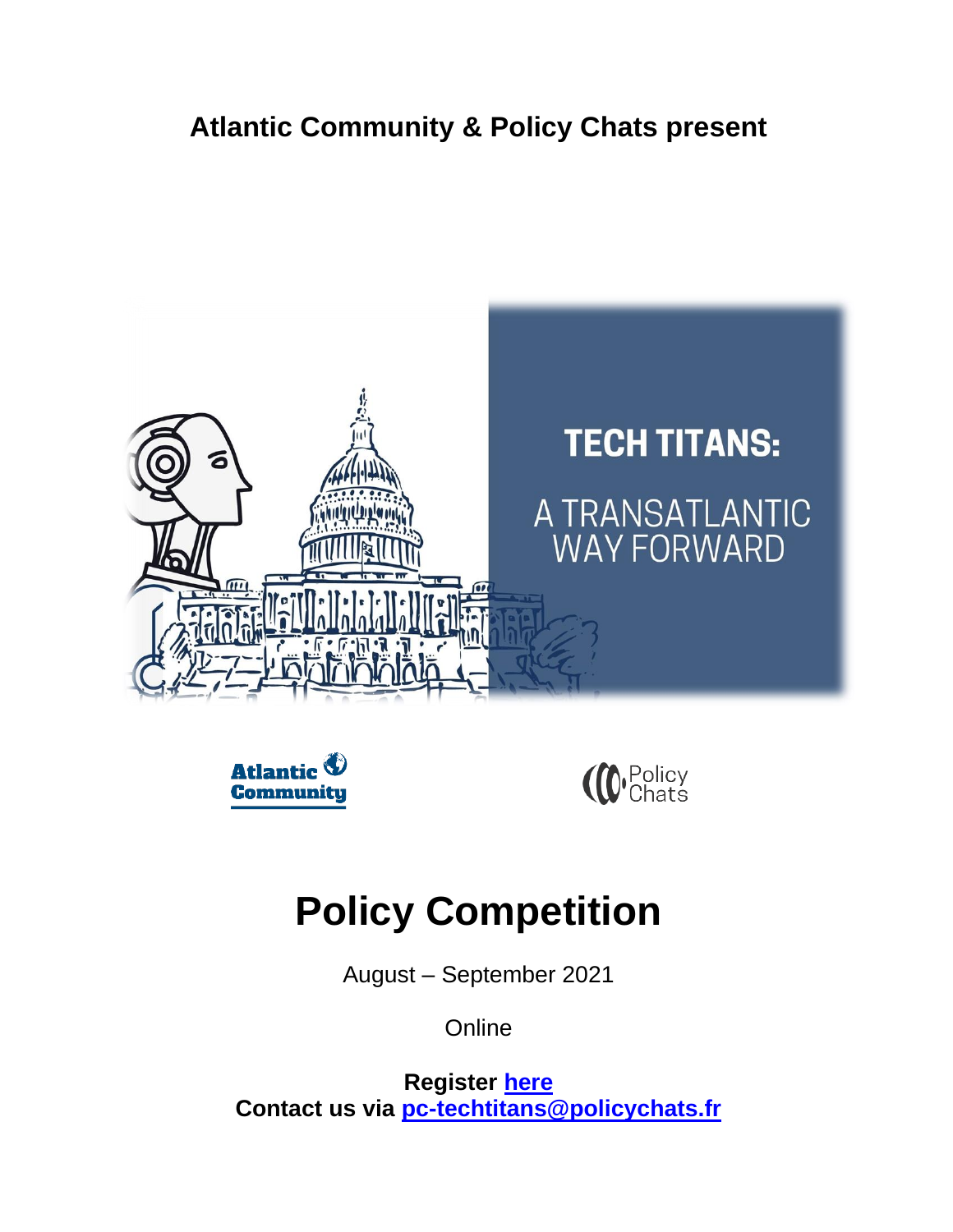



### **What Is This Policy Competition About?**



The goal of this policy competition is to provide a new generation of thinkers with the opportunity to **present their ideas to key transatlantic decision makers** and receive feedback and recognition. By addressing the challenges posed by the regulation of so-called *"***Tech Titans"** such as Apple, Amazon, Google, or Facebook, participants will strengthen their understanding of the complex role played by government and international organizations in a transatlantic topic where a common approach is just the beginning.



In addition to the recognition for the winning proposal, all participants will **gain important skills** such as the ability to analyze issues in their broader economic, social and political contexts while exploring the potential regulatory mechanisms to affect change. Every participant will be imposed with the task of how to write effective and convincing policy memos.



Our policy-competition asks the next generation of leaders to articulate their vision on **how Europe and the US can cooperate** to achieve a new sustainable equilibrium regarding the **regulation of "Big Tech" companies** such as Apple, Facebook, Google, Amazon, and Co. From the perspective of a policy expert, you are asked to advise a government or international organization on the way forward. Possible questions and to consider are whether it is in the US' interest to cooperate more closely with Europe, how we should make sense of the companies' position within the escalating tensions between authoritarian and democratic states, and whether overregulation could hamper digital growth in the European and US-American economies.



The **three best** policy memos will have a chance at real impact: You present your vision and implementation-steps in a short **pitch** to top government and international organizations representatives.



From **August to September 2021**, we invite students and young professionals from all over the world to submit – singularly or in teams of up to three persons – a policy memo with their ideas of the US-European future on "Tech Titans". Now, it is up to you to show your ideas on how the transatlantic community should deal with the many issues, questions, and opportunities arising. It doesn't matter if you've never created a policy proposal before - we've designed this competition so that you can jump straight in.

Contact us via Email: [pc-techtitans@policychats.fr](mailto:pc-techtitans@policychats.fr)

Register for the event here: **To Registration**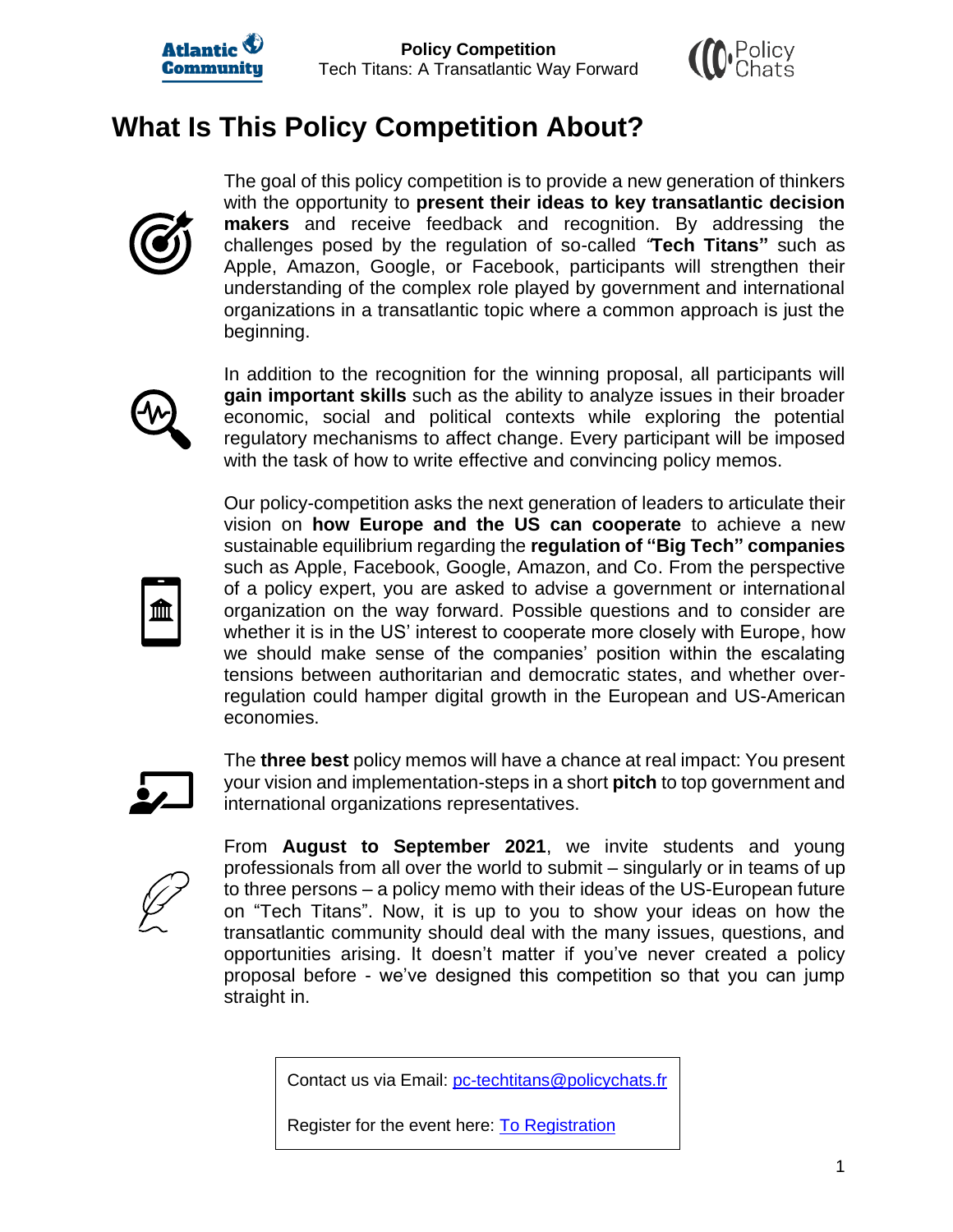



#### **About the Organizers**

**Communitu** 

## **Atlantic Community**

The Atlantic Community (Atlantische Initiative e.V.) is a Berlin-based NGO determined to strengthen the transatlantic bond by offering a platform for dialogue from the heart of the society.

We go beyond "high politics" and address those affected by global change. Under the motto "Foreign Policy for All", the organization engages civil society, entrepreneurs, (local) stakeholders, and (critical) voices in a transatlantic dialogue. How do transatlantic relations play out in everyday life? Where is room for improvement? What do we expect from the future?

Through this bottom-up process, we want to equip the transatlantic relations for the future.

**Website**: atlantic-community.org **Twitter**: @atlanticcom

# **D** Policy **Policy Chats Network**

Policy Chats is a student-led youth association set up in February 2021 by two students from Bocconi University and Sciences Po.

The association's goal is to bring together public decision makers, professionals, researchers and students from all over the world and from different universities, to deepen national and international public policies. Current student-members come from universities such as Bocconi University, LSE, Sciences Po, Hertie School, UCL, King's College, Durham, Warwick, John Hopkins SAIS, and Syracuse University.

The association seeks to establish partnerships with various institutions on a regional and / or global scale whose activities revolve around the design, evaluation or implementation of public policies.

**Website**: policychats.org **Twitter**: @policychats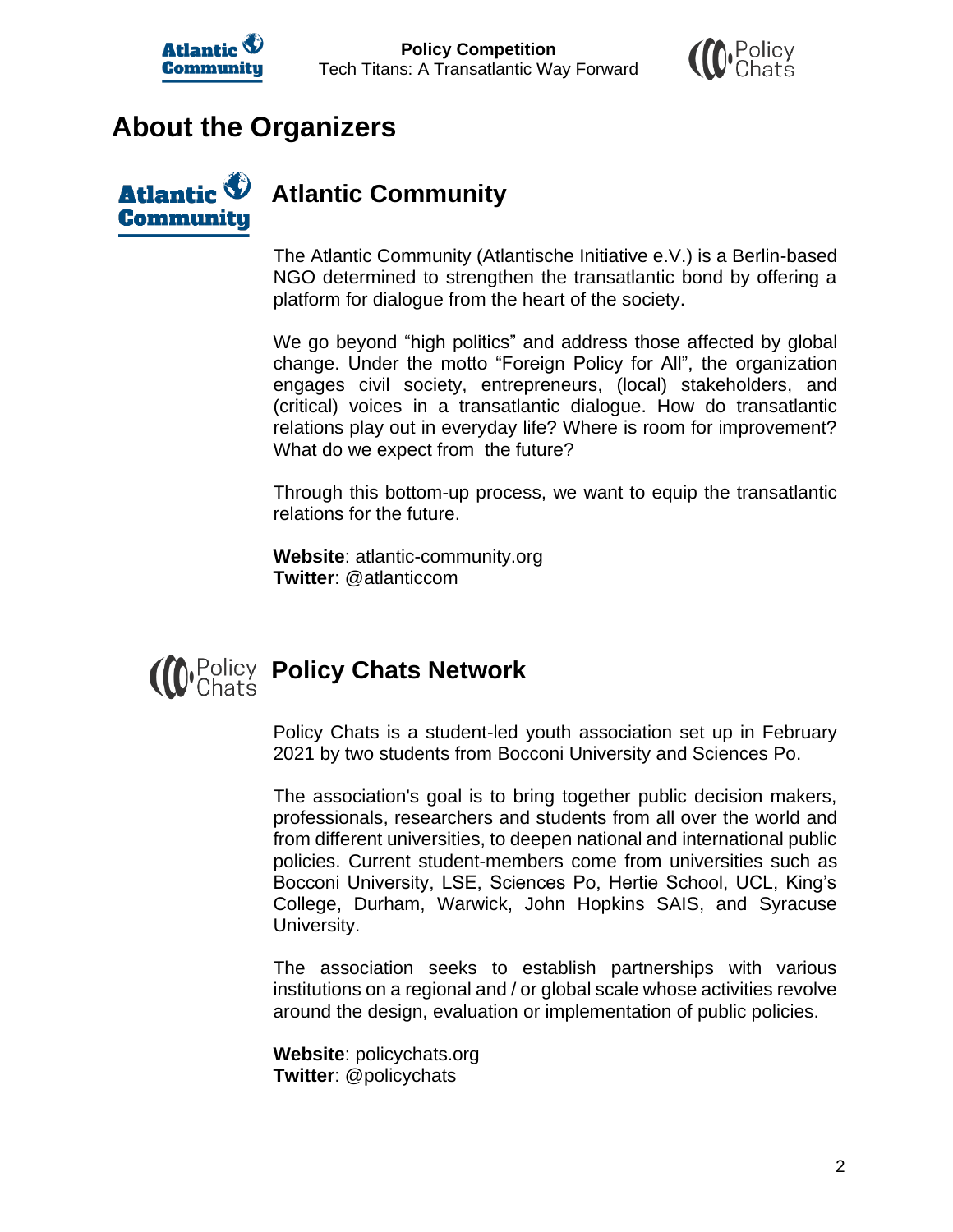



# **The Timeline**



The competition will begin on **Monday, 16th August, 8pm CEST**, with an online **introduction event** on the competition and its topic.



Until **Sunday, 22nd August, midnight,** you have time to write and submit your proposal via email (check guidelines for detailed information).



On **Monday, 30th August**, our jury composed of former policy-advisors and policy-makers will announce the best three proposals that will be pitched in front of active senior-decision makers.



Within the same week, you will participate in a **pitch-training workshop** and have about one week time to prepare your presentation.



The **pitch by the Top-3 in front of high-ranking policy-makers** will take place online in the **week of 6th - 10th September**. The precise date is to be announced.

| Sunday, 15 <sup>th</sup> August<br>Midnight (CEST)                                   | <b>Registration Deadline.</b>                                  |  |  |  |
|--------------------------------------------------------------------------------------|----------------------------------------------------------------|--|--|--|
| Monday, 16 <sup>th</sup> August                                                      | Welcome Event with information on the                          |  |  |  |
| 08:00pm (CEST)                                                                       | competition and background on the topic.                       |  |  |  |
| Sunday, 22 <sup>nd</sup> August                                                      | Deadline to write and submit your policy-                      |  |  |  |
| Midnight (CEST)                                                                      | memo.                                                          |  |  |  |
| Monday, 30 <sup>th</sup> August                                                      | Decision by the jury on the Top-3 memos who                    |  |  |  |
| Tba.                                                                                 | will pitch in front of decision-makers.                        |  |  |  |
| Within<br>Monday, $30^{th}$ August -<br>Friday, 03rd September                       | Pitch-Workshop for the winning Top-3.                          |  |  |  |
| Within<br>Monday, 06 <sup>th</sup> September -<br>Friday, 10 <sup>th</sup> September | Pitch in front of high-ranking transatlantic<br>policy-makers. |  |  |  |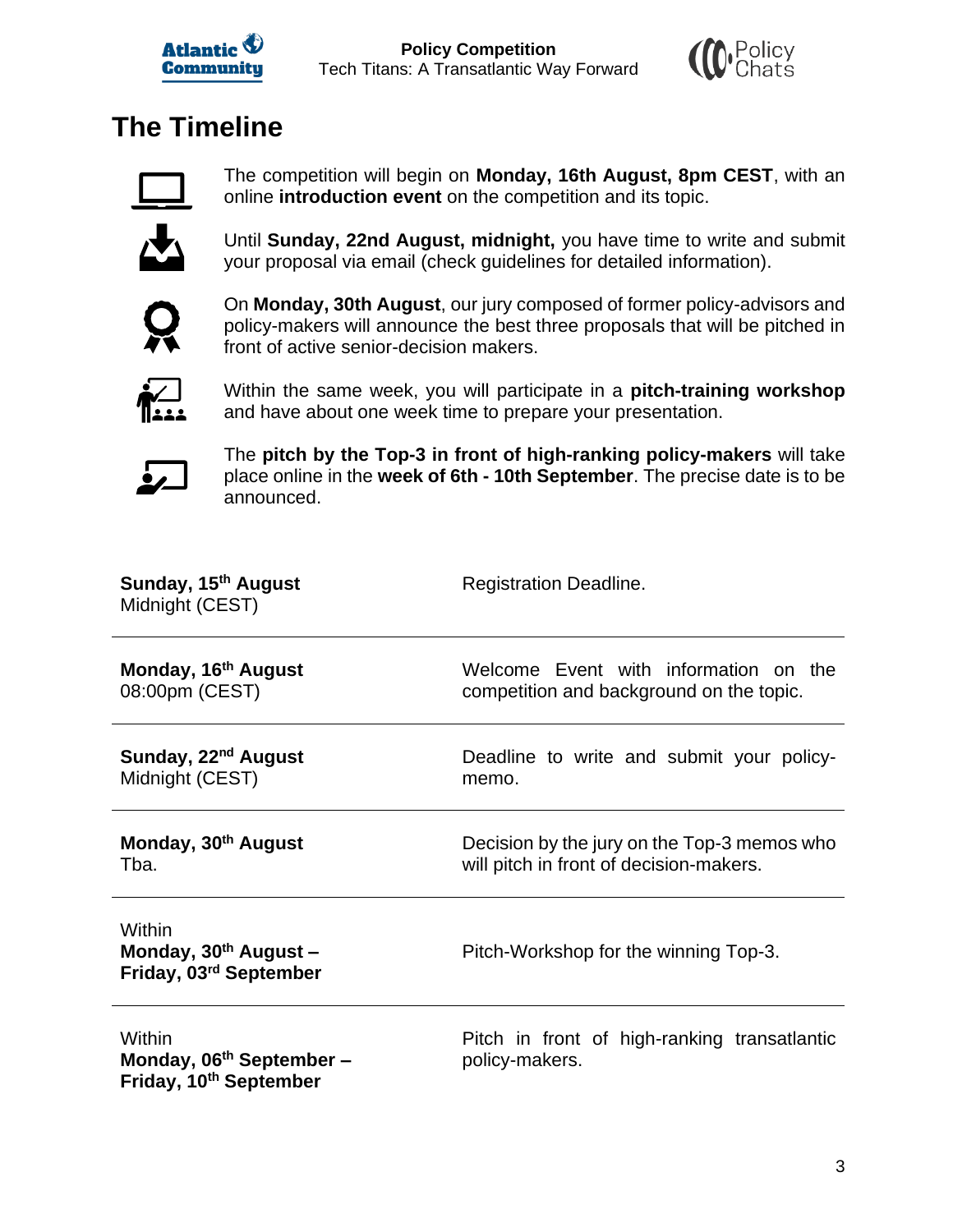



#### **Introduction to the Topic of "Tech Titans"**

**Definition**: "Tech Titans" describe the major technology companies such as Facebook, Apple, Amazon, Google, and Co. which are defined by major market share, quasi monopolistic power, and large financial capabilities. While regarded as a key for innovation in the 21<sup>st</sup> century, some fear that those "Tech Titans" may cause more harm than benefit, if no new legislation tames them.

**Background**: While "Tech Titans" have created a huge number of new jobs, never before known marketing-possibilities, global connectivity, major technologies, and increased productivity, their dominance has also led to a widely shared assessment that they may threaten democratic principles, states' sovereignty, and competitive markets. Examples include so-called "echo chambers" created through socialmedia algorithms contributing to a society's polarization; an increasing accumulation of vast amounts of personal data in the hands of private actors undermining the citizens' right to self-determination; an increased scramble for power between states and the world's dominating tech companies as the recent legal struggle between Australian media-outlets and Facebook underlined; or acquisitions of possible competitors in early stages increasing the "Tech Titans'" market dominance which allows them to squeeze out competitors and diminish consumer benefit and innovation in the long term.

**Problem-Set**: How should we deal with these "Tech Titans" in the future? Should they be regulated or even "busted" to break their market power? Is the way forward to set new norms, regulations, and international agreements to limit the companies' power? Or could they become a powerful geopolitical tool of the West in an ever more escalating democratic-autocratic competition? Then, shouldn't we rather foster their growth? Are states still able to regulate "Tech Titans" by themselves? Or is international cooperation needed? If so, in which degree is it possible and beneficial? These and more tough questions touch upon highly complex considerations of data protection, monopoly-regulation, innovation-potential, market-regulation, as well as international competition and cooperation.



旳

**Trends**: So far, the EU gave their answer by supporting individual data-protection through the comprehensive GDPR and the current development of the Digital Services Act and Digital Markets Act. It acts tough against Google and Facebook in regards of competition-policy. Also the USA have changed their approach towards the "Silicon Valley": Lina Khan, new chairperson of the Federal Trade Commission, prepares for battle. Yet, the approaches vary and the USA and the EU have not always been on the same page. Philosophies about the role of the state vary and so do interests, not only of the governments but also of stakeholders and the individual economies.

**Goal**: This competition asks you to propose a policy-memo addressing ways of how transatlantic cooperation can achieve a new equilibrium regarding the regulation of "Big Tech" companies. Take into consideration the political context, trends, problems, and interests.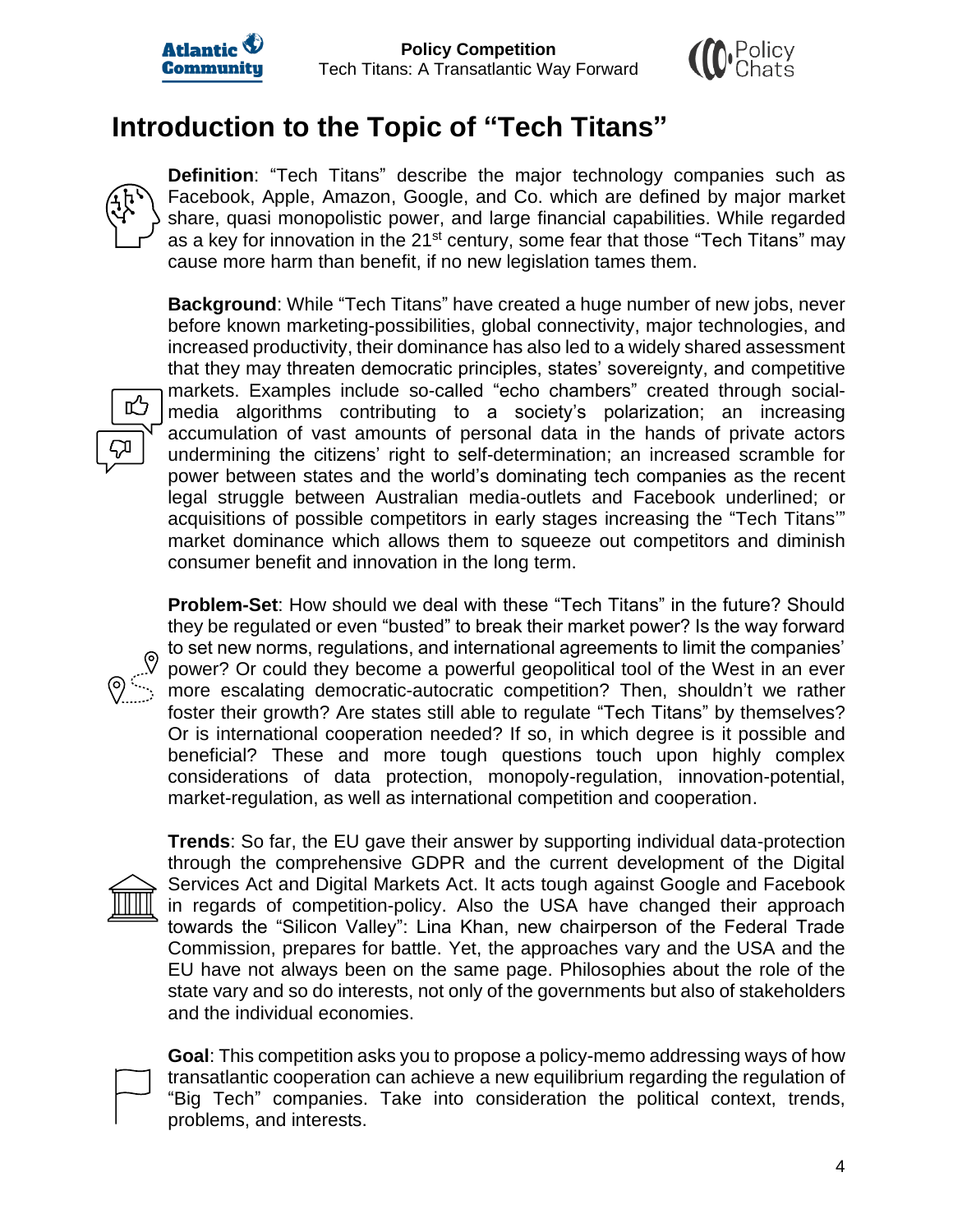



#### **Policy Memo Guidelines**

The goal of the policy-competition is to provide a new generation of thinkers with the opportunity to present their ideas to key transatlantic decision makers and receive feedback and recognition. Our level of ambition is to facilitate submissions which provide actionable ideas in a standard policy memo format. To ensure this a jury of former practitioners and experts who have had significant experience in government work volunteer to evaluate submissions.

The policy memo will be written from the perspective of an analyst working for a European or American government, or an international organization (e.g. EU or NATO) involved in transatlantic politics. You are free to represent any expertise (legal, social, economic, etc.) you wish, but your primary concern must be about how EU-US collaboration shapes regulation of Big Tech. You will be asked to provide 2-3 recommendations that should include a multi-stakeholder perspective.

When making the case for addressing the issue, participants should also consider the social, economic, and political ramifications of inaction. While the analyst writing the memo may be attuned to Big Tech regulation as a field, you should remember that you are not an expert in this and may need further information to demonstrate how taking action may align with strategic priorities or may be operationalized on the technical level.

When exploring potential solutions, participants are encouraged to consider:

- Why would the government/international organization become involved in this particular issue (interests, competence, etc.)?
- What tools does the government/international organization have to deal with Tech advantages and/or risks?
- How could a government/international organization work with other stakeholders to advance big tech regulation?
- How do you identify the right stakeholders on the ground to leverage to address this issue?
- What might an appropriate remedy look like in this context?

After an initial screening, successful memos will be shared with our jury composed of former policy-advisors and decision-makers. They will decide which three proposals can finally be pitched in front of active and high profile policy-decision makers of national parliaments, governments, and/or international organizations (to be announced soon).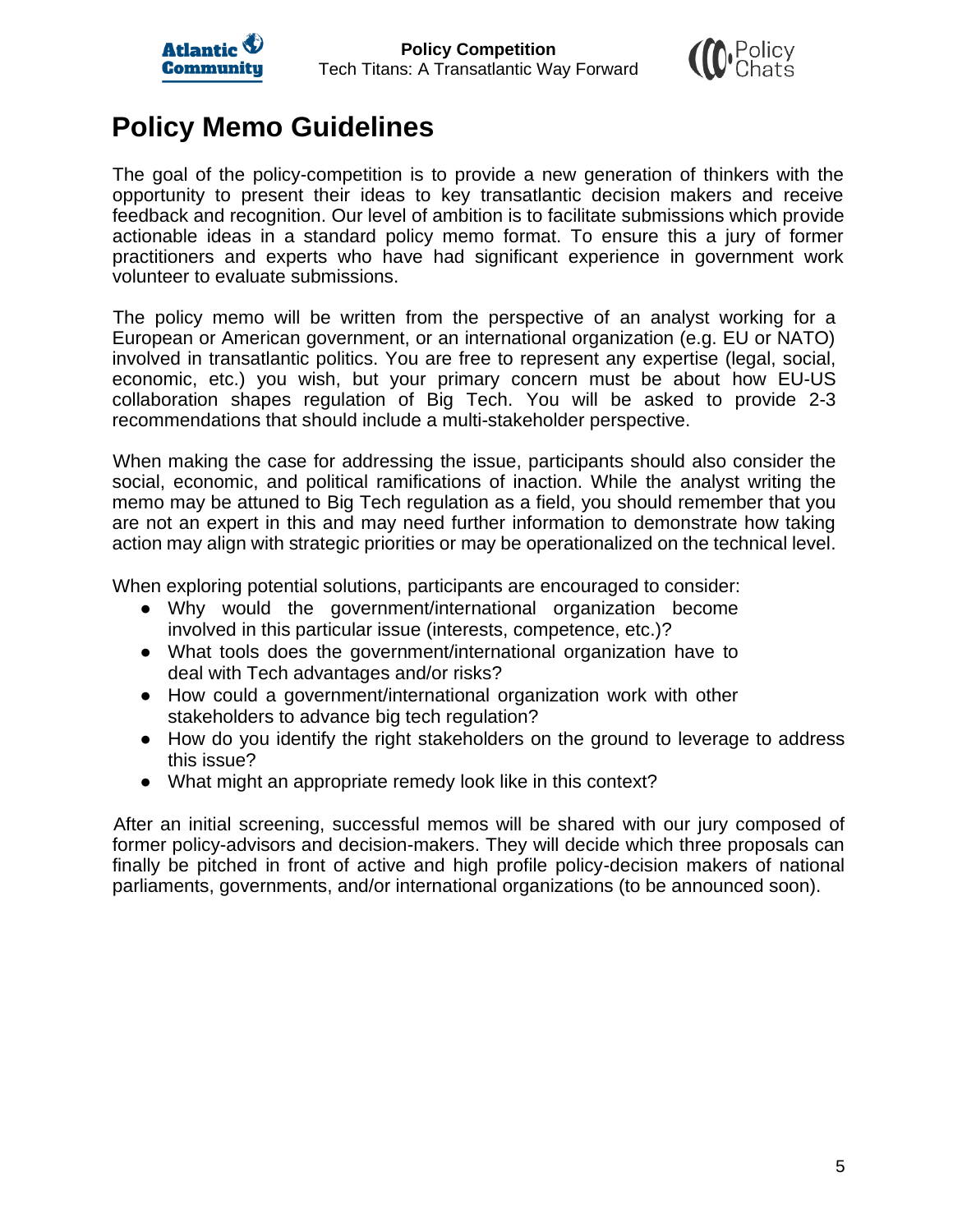



# **Evaluation Criteria**

The assessment of the policy memo is guided by the following criteria. Each criterion is to be ranked between 1 ("criteria not fulfilled at all") to 5 ("criteria fulfilled with excellence").

|                                                                                                  | 1 | 2 | 3 | 4 | 5 |
|--------------------------------------------------------------------------------------------------|---|---|---|---|---|
| The importance of the issue and the necessity for a<br>decision to be made was made clear.       |   |   |   |   |   |
| Essential facts and supporting evidence have been<br>presented.                                  |   |   |   |   |   |
| The argument is coherent and well structured.                                                    |   |   |   |   |   |
| A clear course of action has been laid out.                                                      |   |   |   |   |   |
| The pros and cons of the course of action have been<br>weighed.                                  |   |   |   |   |   |
| The proposal is realistically implementable.                                                     |   |   |   |   |   |
| The political environment and general context has been<br>assessed and taken into consideration. |   |   |   |   |   |
| The proposed policy displays an element of originality.                                          |   |   |   |   |   |
| The language of the memo is correct, precise, and<br>convincing.                                 |   |   |   |   |   |
| Formal criteria have been held up and the overall layout is<br>orderly.                          |   |   |   |   |   |

#### **Formal Criteria**

- The language of the memo is English.
- The policy memo addresses the topic of transatlantic regulation of "Tech Titans" as introduced in this document.
- The memo does not exceed 2 pages including bibliography, graphs, etc. It is advised to keep the net-text length (without graphs, footnotes etc.) at one (1) page.
- A title page highlights the memo's title and the participant's name, email, and date of birth (not included in the above-mentioned page total).
- The title page also includes a reference to the competition (e.g. "Policy Competition by Atlantic Community and Policy Chats").
- The memo is handed in online via [pc-techtitans@policychats.fr](mailto:pc-techtitans@policychats.fr) and as a pdf before the deadline.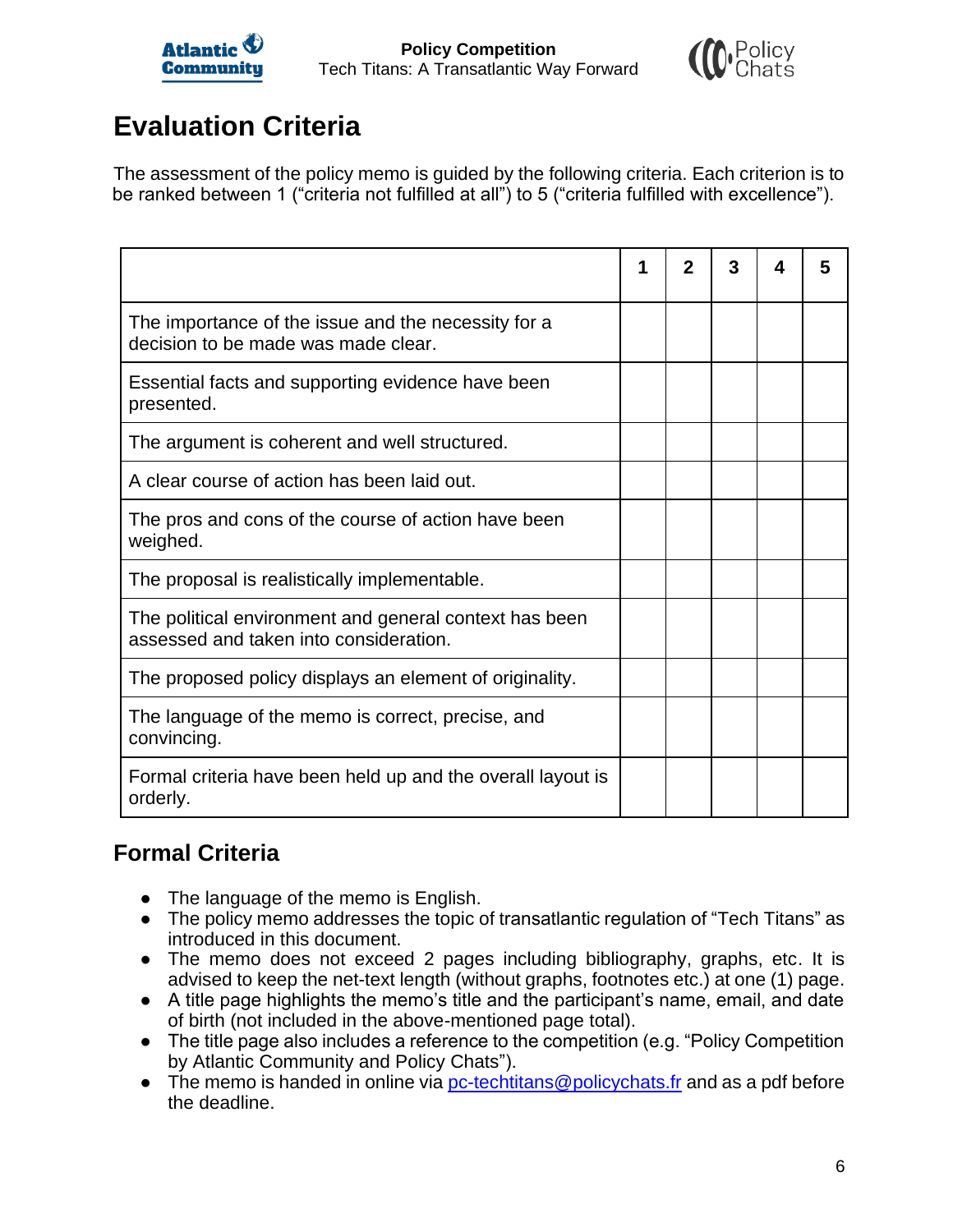



## **Tips for an Effective Policy Memo**

An effective policy memo should...

- Be no longer the 1 page (single spaced) footnotes or references can be on a 2nd page.
- Contain all key information in the first paragraph
- Include the following:
	- Heading
	- Summary
	- Background
	- Issues
	- Options
	- Recommendations
	- Endnotes
	- $\circ$  Avoid technical jargon but use key words and concepts

When writing a memo, ask yourself...

- What is the main message?
- What do I want the policymaker to remember?
- Are the recommendations feasible? Convincing?
- What are the political risks to the policymaker if the recommendations are followed?

As for the structure, a good policy memo should include a headline, a short summary and background, an issue-analysis, policy options and recommendations, and a conclusion followed by the endnotes..

- Headline
	- To: Name and title
	- From: Your name and affiliation
	- Subject: Tailor the subject to the decision to be made
	- Date: The date when you send it to the policymaker
- The Summary should include:
	- $\circ$  The issue
	- Why a decision is needed
	- What key information is contained in the memo
	- What course of action is recommended
- The background should:
	- Consist of brief, essential points
	- Explain how this issue has evolved or become a concern
- The issues section should include:
	- Key issues to be addressed by the policymaker
	- 1-3 points maximum
	- What position(s) others have on these issues